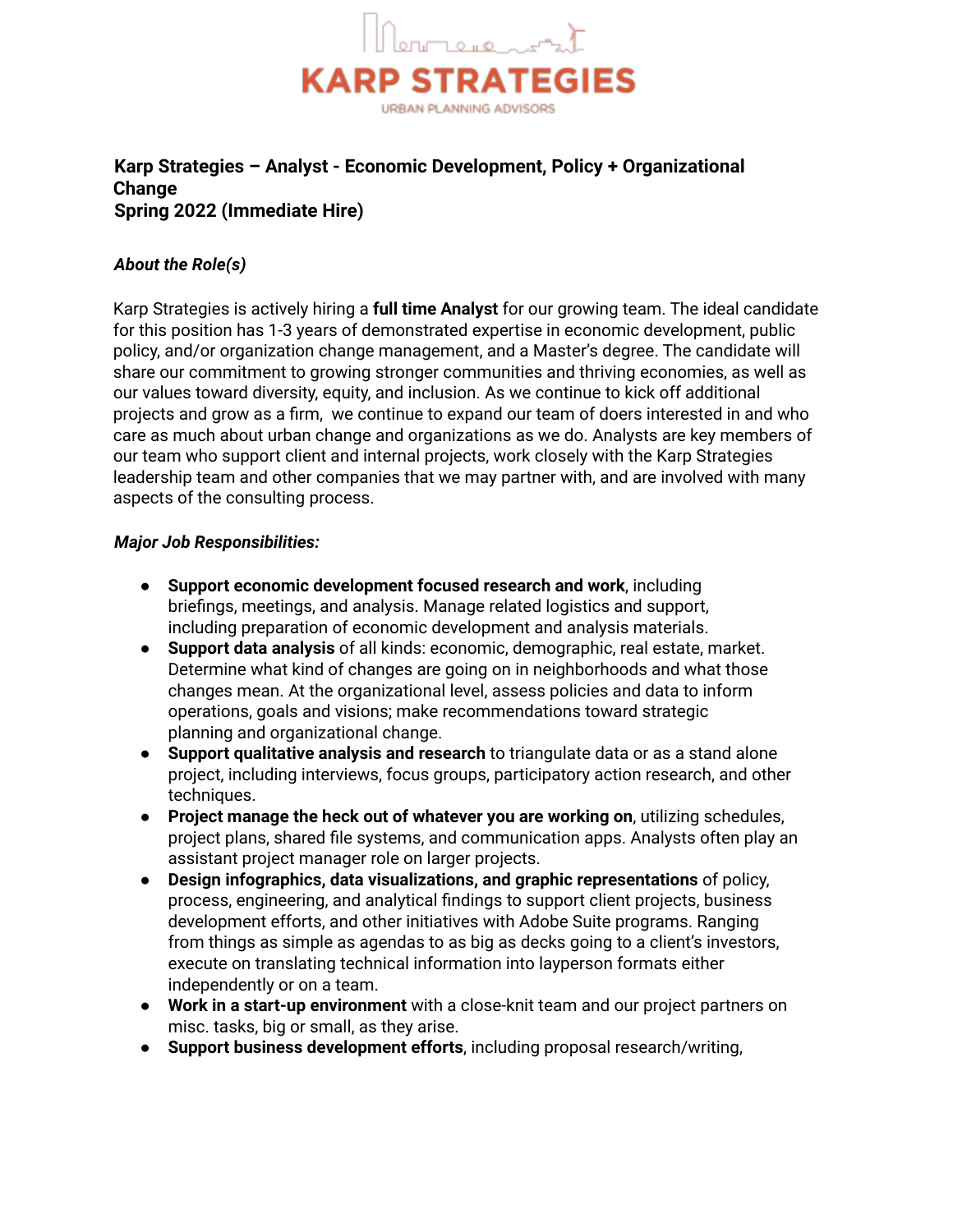

research on partner firms, site visits, as needed.

- **Strong writing and/or graphic design** experience is a must given the range of projects and client types.
- **Multilingual written and oral skills (particularly Spanish, Chinese, Cantonese and Russian)** are highly regarded as part of our work with diverse communities across the country.
- **A deep curiosity** about planning issues and an interest in incorporating an equity lens to our work is strongly encouraged.

### *Likely Content Areas:*

- Policy development
- Economic and community revitalization
- Renewable energy and offshore wind
- Real estate analysis and advisory
- Zoning analysis
- Affordable housing
- Shoreline stabilization/activation + resiliency
- Tech enablement/utilization
- Port/waterfront industry
- Catalytic transportation redevelopment
- Urban policy
- Workforce development
- Agency and organization transformation
- Health in planning
- Stakeholder engagement

#### *Salary + Benefits*

The salary range for the Analyst position is \$60,000-70,000. Placement of a candidate within this salary band will be based on the competencies crucial to success in the role on rated procefiency for each area.

We prioritize health and wellness at Karp Strategies. As a full-time employee of Karp Strategies, you will have access to our Company benefits, including paid time off (vacation and sick leave), healthcare (medical, vision, dental), membership to One Medical, 401k retirement plan match, professional development opportunities, remote wellness programs, commuter benefits, and more. We will also have a Summer Friday schedule in 2022.

#### *About Karp Strategies*

Karp Strategies is an urban planning strategy consulting firm that builds stronger communities and thriving cities. We partner with our cross-sector clients to identify their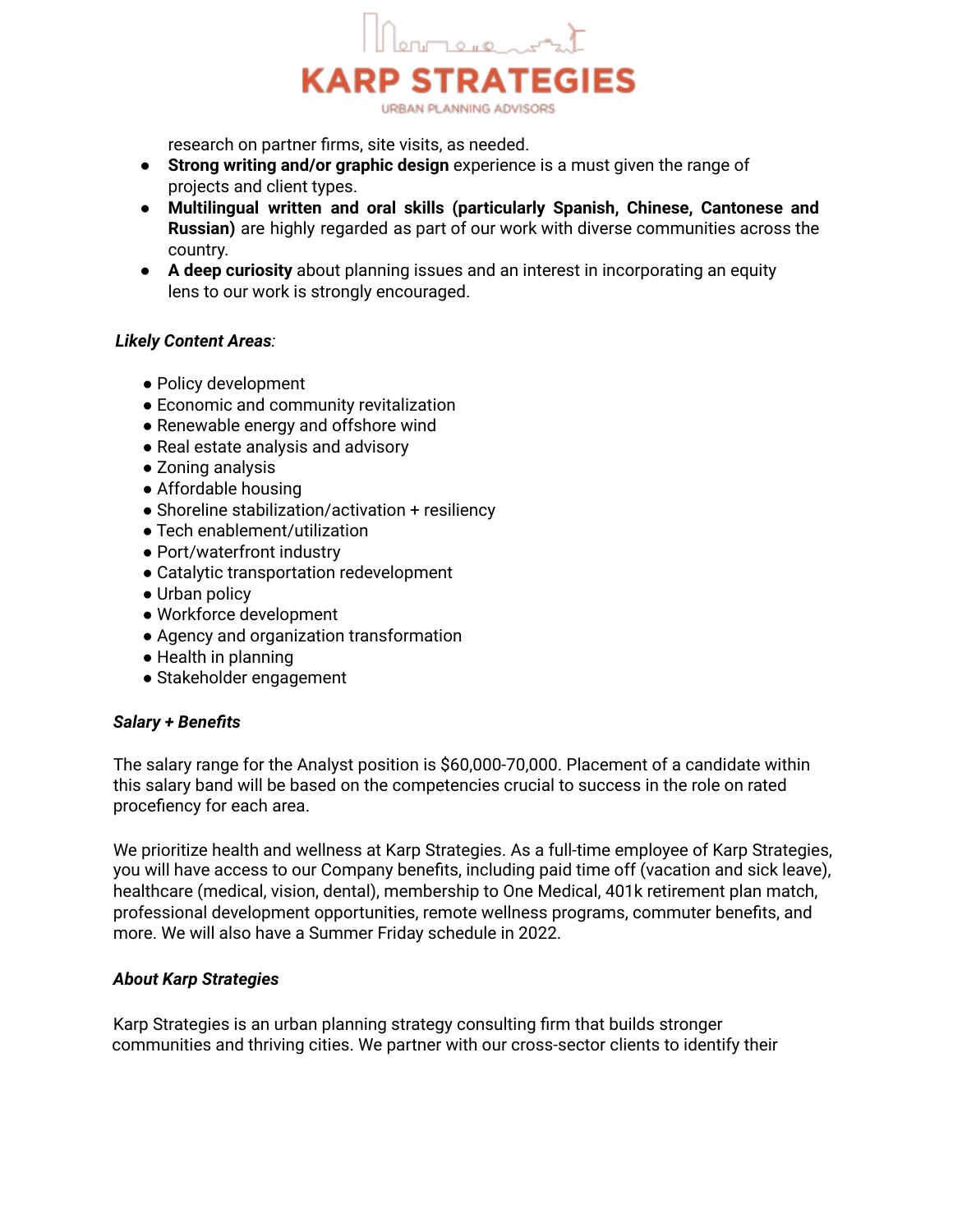

unique needs and provide tailored solutions. We take analysis to action to allow our clients to make better decisions – and ultimately, to build stronger communities, economies, and cities. We deeply value our holistic analytic methods, and maintain strong core values around equity, access, and community engagement when working on planning and development projects.

We work on projects around the country, with projects currently underway or starting across the NYC region and increasingly nationwide. Our team works at the sweet spot where data, people, and place intersect: we strive to understand what drives change in places, and how people, businesses, and institutions exist and can thrive within that change. We value and celebrate diversity and inclusion in our team, and we share a commitment to social, racial, and economic justice.

Karp Strategies will celebrate seven years in June, and we've grown tremendously since inception from a one person to a team of 30. As of February 2022, we are observing our hybrid protocols that require staff to be in office 2-3 days. There may be a need for in-person visits or on-the-ground outreach/engagement to facilitate project work, which will follow safety and social distancing protocols.

With current projects ranging from economic and community development planning initiatives to stakeholder analysis and engagement, from infrastructure feasibility and resiliency studies to real estate advisory, Karp Strategies is working with many of the industry's most dynamic partner firms and clients on pressing, timely challenges facing the country, region, and our city. Karp Strategies is active in the field: our team members are involved with APA-NY's Urban Design and Diversity Committees, WRISE, ABNY, IEDC, NYBC, CoreNet, OHNY, RPA, Coro, ULI….let's just say we are plugged into the action and keep our finger on the pulse.

# **Application Details**

If these issues pique your interest, we'd love to hear from you. Please send a professional resume, letter of interest, and work samples (writing AND data/design) to jobs@karpstrategies.com. If you possess language skills beyond English, please share a demonstration of your capabilities. While doing all of these tasks/project types previously is not a hiring requirement, having some experience is advantageous and expected. Interested candidates should demonstrate 1-3 years of work experience in a combination of the areas of responsibility described above, and background either with government, community planning or consulting. Fluency in the Adobe Suite, particularly InDesign, is highly desired. A Bachelor's degree is required.

# *We encourage all who are interested to apply.*

This is a paid position, with additional opportunities for professional training, skills development, and networking. We are interviewing on a rolling basis.